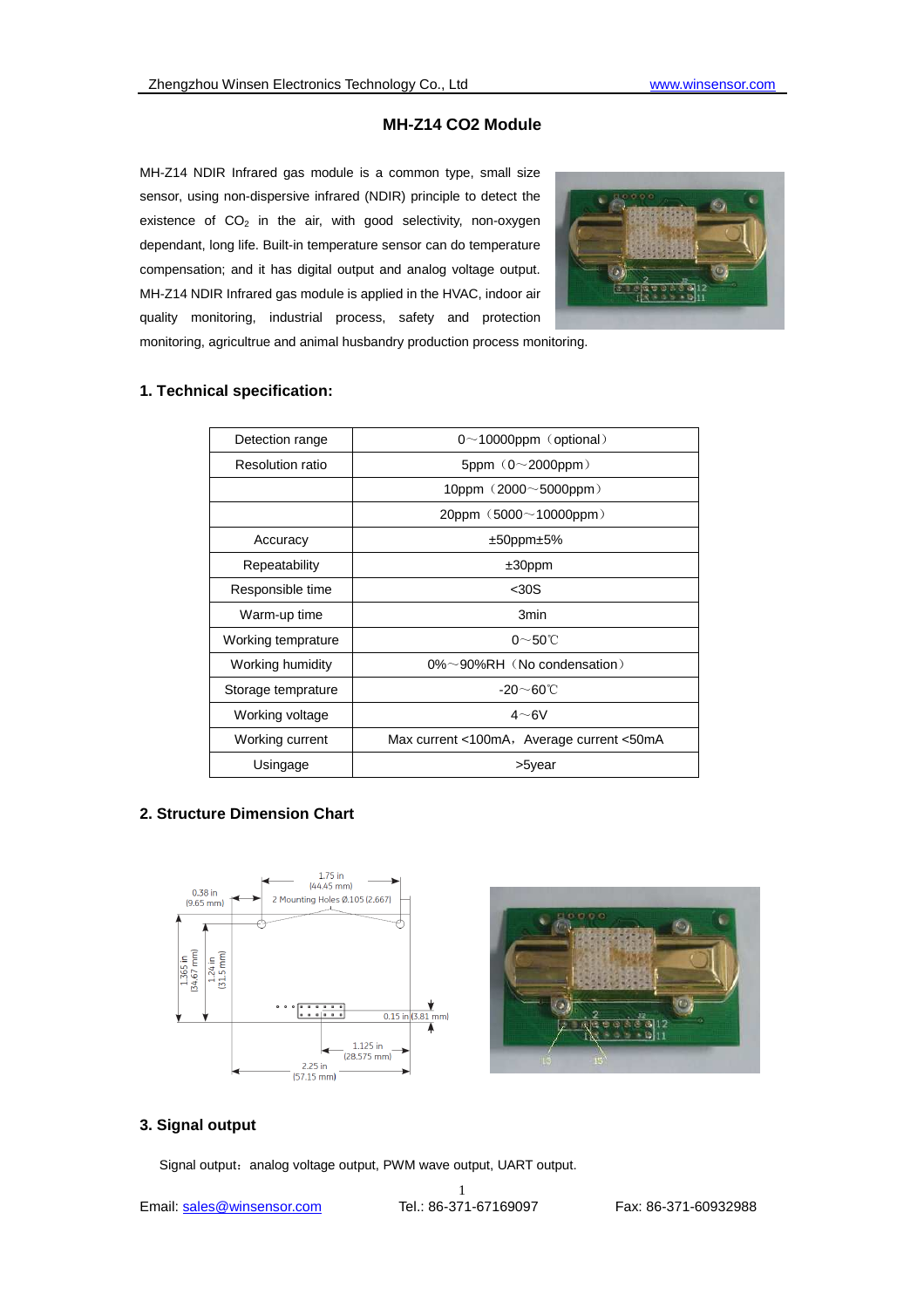```
Pad1, Pad15: Vin \langle input voltage 4\sim6V\ranglePad2、Pad3、Pad12: GND
Pad4: DAC2
Pad5: DAC1
Pad6: PWM output
Pad7、 Pad8、 Pad9: NC
Pad10、Pad13: UART(RXD) 0~3.3V digital input
Pad11、Pad14: UART (TXD) 0~3.3V digital output
3.1 Analog voltage output 
      DAC1 output voltage range ( 0 \sim 2.5V), corresponding gas concentration (0 \simfull detection range)
      DAC2 output voltage range (0.4 \sim 2V), corresponding gas concentration (0 \simfull detection range)
3.2 PWM output
```

| CO <sub>2</sub> output range:    | 0ppm-2000ppm   |  |  |
|----------------------------------|----------------|--|--|
| Allowed max. current for OC:     | 5mA maximum    |  |  |
| Cycle:                           | $1004ms + 5\%$ |  |  |
| High level output for beginning: | 2ms (in name)  |  |  |
| Middle of cycle:                 | $1000ms + 5\%$ |  |  |

Low level output for ending: 2ms (in name)

Account formula for CO2 concentration which get through PWM:

$$
C_{ppm} = 2000 \times (T_H - 2ms)/(T_H + T_L - 4ms)
$$

#### Among:

Cppm is calculated CO2 concentration, unit is ppm;

TH is time for high level during an output cycle;

TL is time for low level during an output cycle.

### 3.3 Output for PWM:



### **4. UART communication protocol**

Data obtain procedure and hardware serial communication